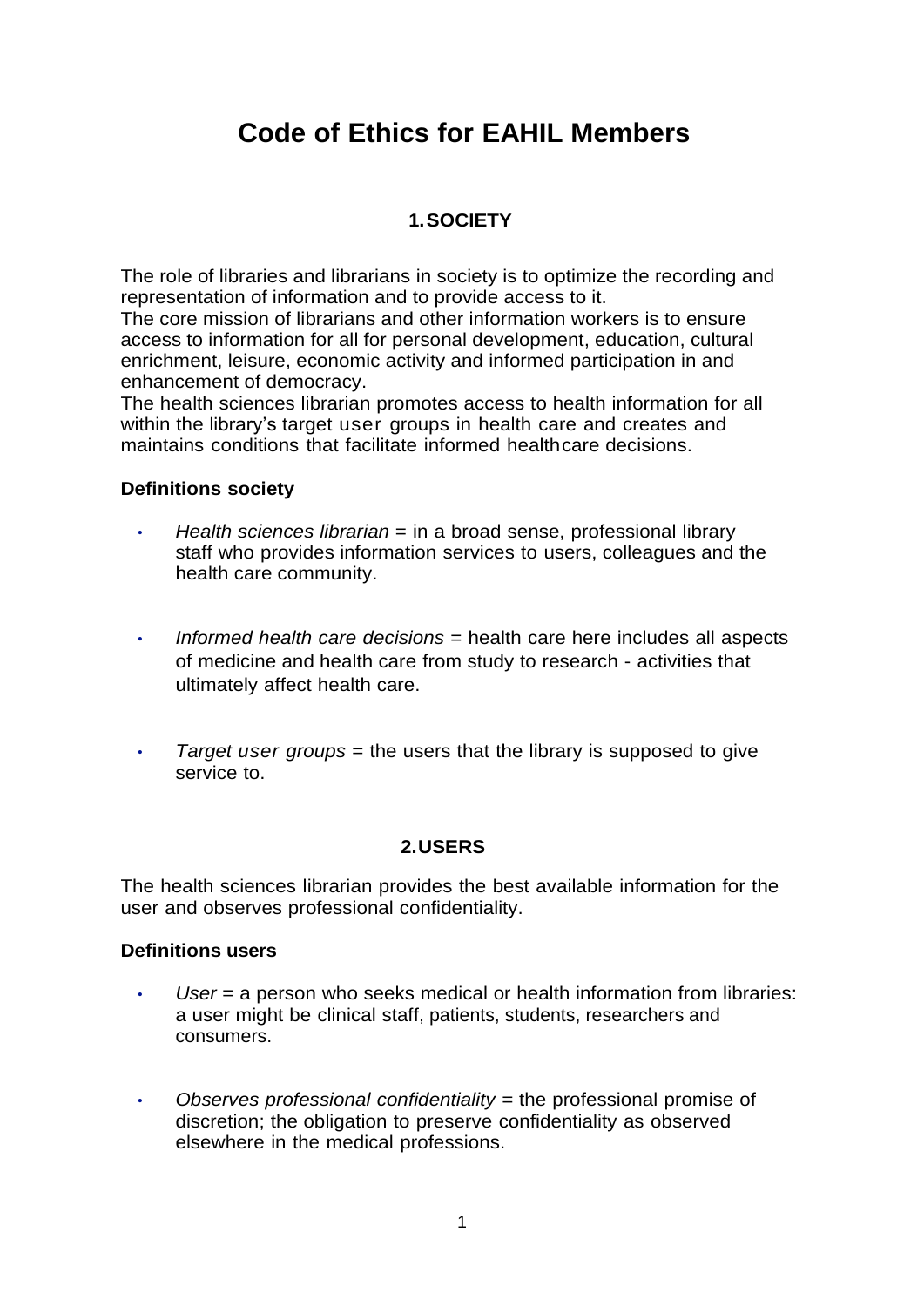*• Best available information =* an evidence informed approach - combining patient values, librarian expertise with the best available literature.

## **3.INSTITUTION**

The health sciences librarian uses professional expertise and experience in the interest of the library's target user groups within the institution which the library serves. The aim of the library should be to facilitate the aims of the institution.

## **4.PROFESSION**

The health sciences librarian maintains and develops professional skills to deliver library services that enhance user experience. In relation to vendors and agents health sciences librarians must always act in the interest of users and institution.

#### **Definitions profession**

- Several European countries and employers have their own codes of ethics for the library profession and employees. These must be used when applicable.
- User Experience or UX, as it is defined in the library context, is a suite of techniques based around first understanding and then improving the experiences people have when using our library services. It utilizes ethnography and design to achieve this.

## **5.'SELF & VALUES' or 'EAHIL VALUES'**

EAHIL expects health science librarians to uphold and promote universal values including honesty, integrity, respect, fairness, equity, inclusion, diversity, openness, and the use of green standards.

The health sciences librarian assumes personal responsibility for developing and maintaining professional excellence and should stay up-to-date and comply with new laws and regulations as relevant to ethics.

The health sciences librarian actively promotes diversity, equity and inclusion in library services and professional activities.

The health science librarian uses a collaborative approach creating networks with peers across institutional, organisational and geographic boundaries.

 The health science librarian uses and promotes Open Science with vendors, users and communities.